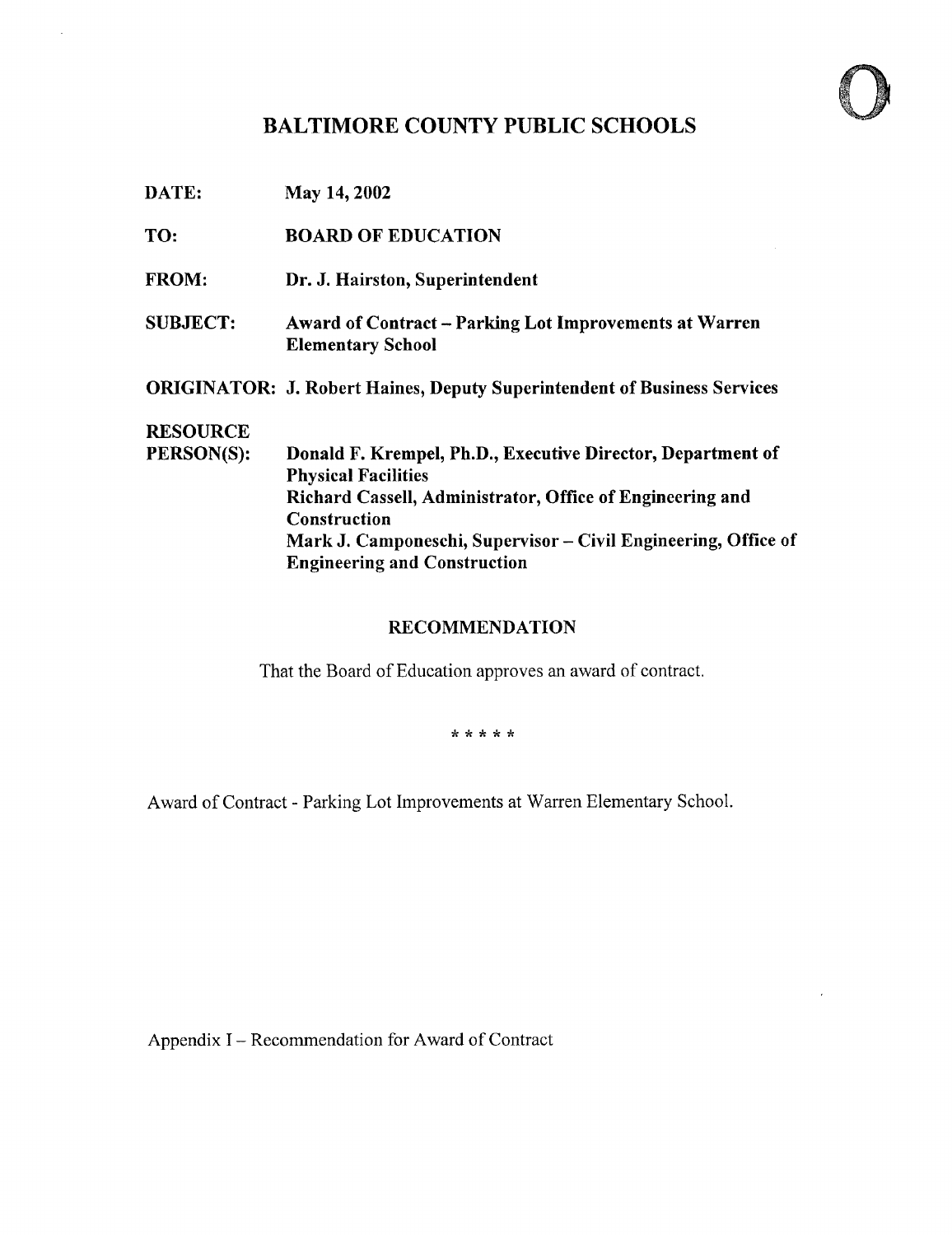## Appendix I

#### Recommendation for Award of Contract Parking Lot Improvements - Warren Elementary School May 14, 2002

On April 23, 2002, ten (10) bids were received for parking lot improvements at Warren Elementary School - Bid #5-557-02 . This project consists of resurfacing the existing parking lot and replacing the existing curb and gutter around the existing parking lot. A summary of the bid results is attached. Based on the bids received, the Department of Physical Facilities recommends an award of contract to Melvin Benhoff Sons, Inc., the lowest responsive bidder, in the amount of \$61,688.00 for the Base Bid and Add Alternate #l .

At this time, we are also requesting approval of a 10% Change Order Allocation in the amount of \$6,168 .00 to cover any unforeseen conditions and minor changes to the contract, to be authorized and approved by the Building Committee in accordance with Board Policy.

Funding for this project is available from Capital Budget Project # 672 - Site Improvements.

APPROVED: Donald F. Krempel, Ph.

Executive Director